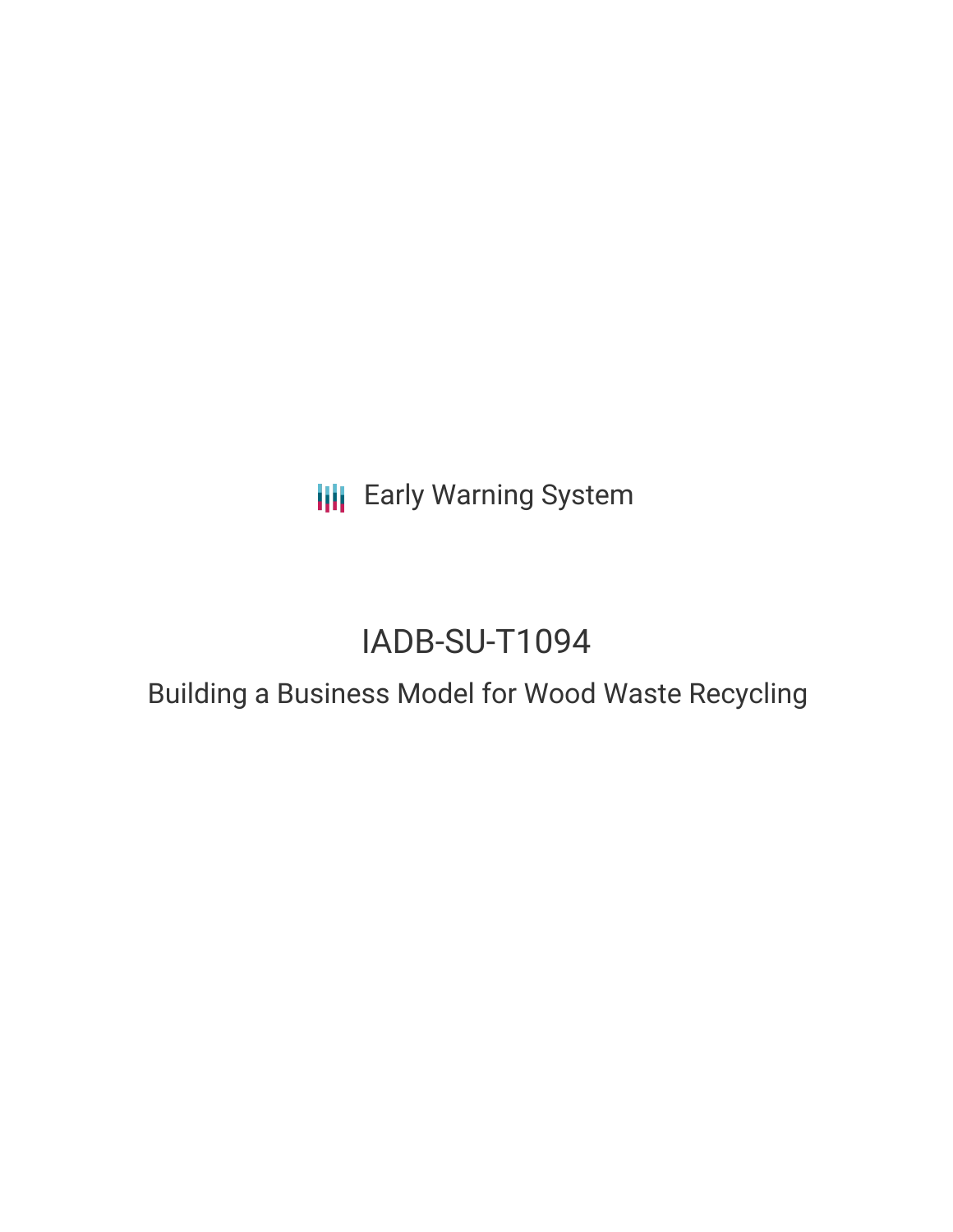

## **Quick Facts**

| <b>Countries</b>               | Suriname                                  |
|--------------------------------|-------------------------------------------|
| <b>Financial Institutions</b>  | Inter-American Development Bank (IADB)    |
| <b>Status</b>                  | Active                                    |
| <b>Bank Risk Rating</b>        | U                                         |
| <b>Voting Date</b>             | 2017-08-17                                |
| <b>Borrower</b>                | Government of Suriname                    |
| <b>Sectors</b>                 | Industry and Trade, Technical Cooperation |
| <b>Investment Amount (USD)</b> | $$0.15$ million                           |
| <b>Project Cost (USD)</b>      | $$0.33$ million                           |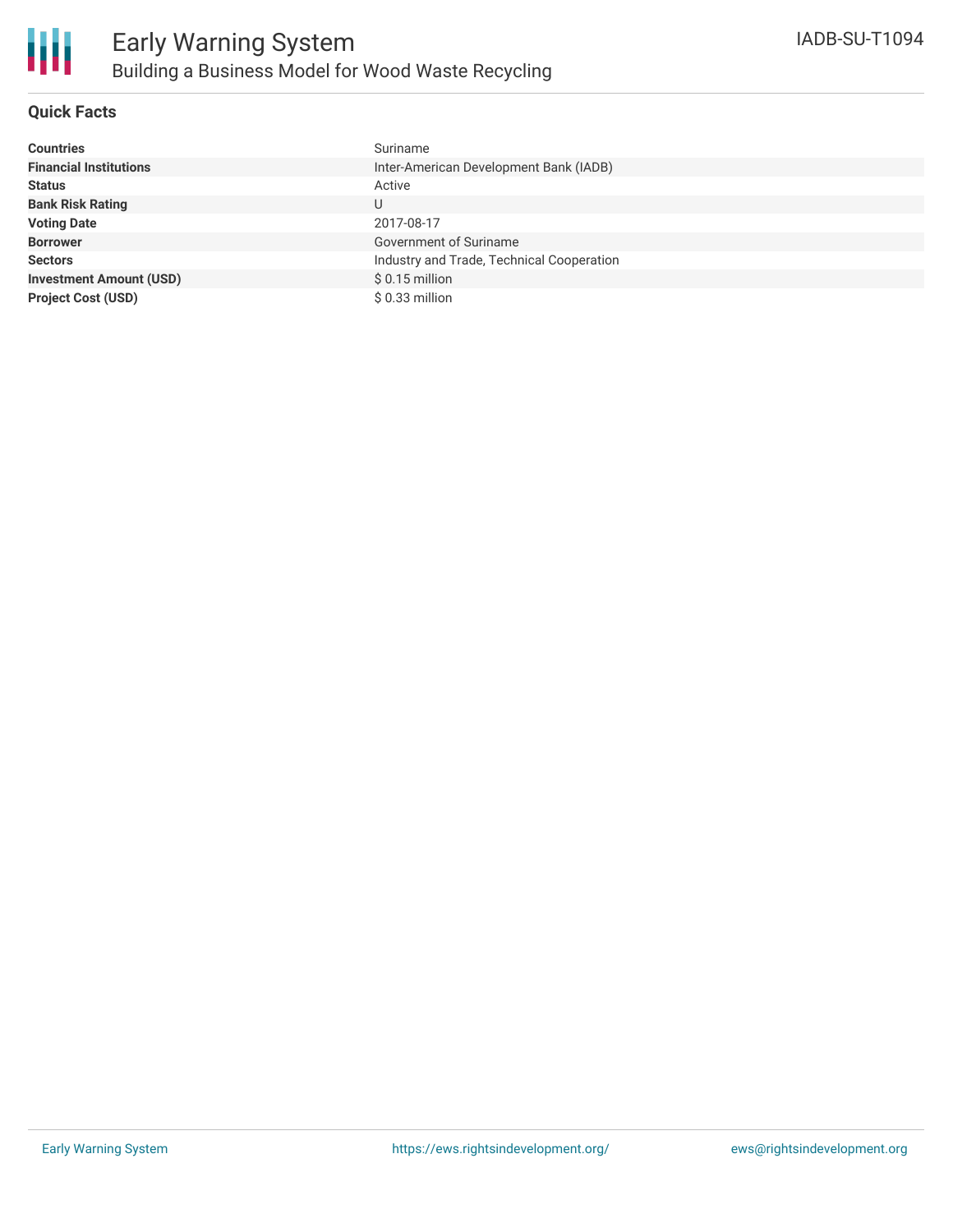

## **Project Description**

The objective of the project is to develop a business model for production and export wood waste products (specifically charcoal and briquettes) using an innovative carbon neutral conversion process.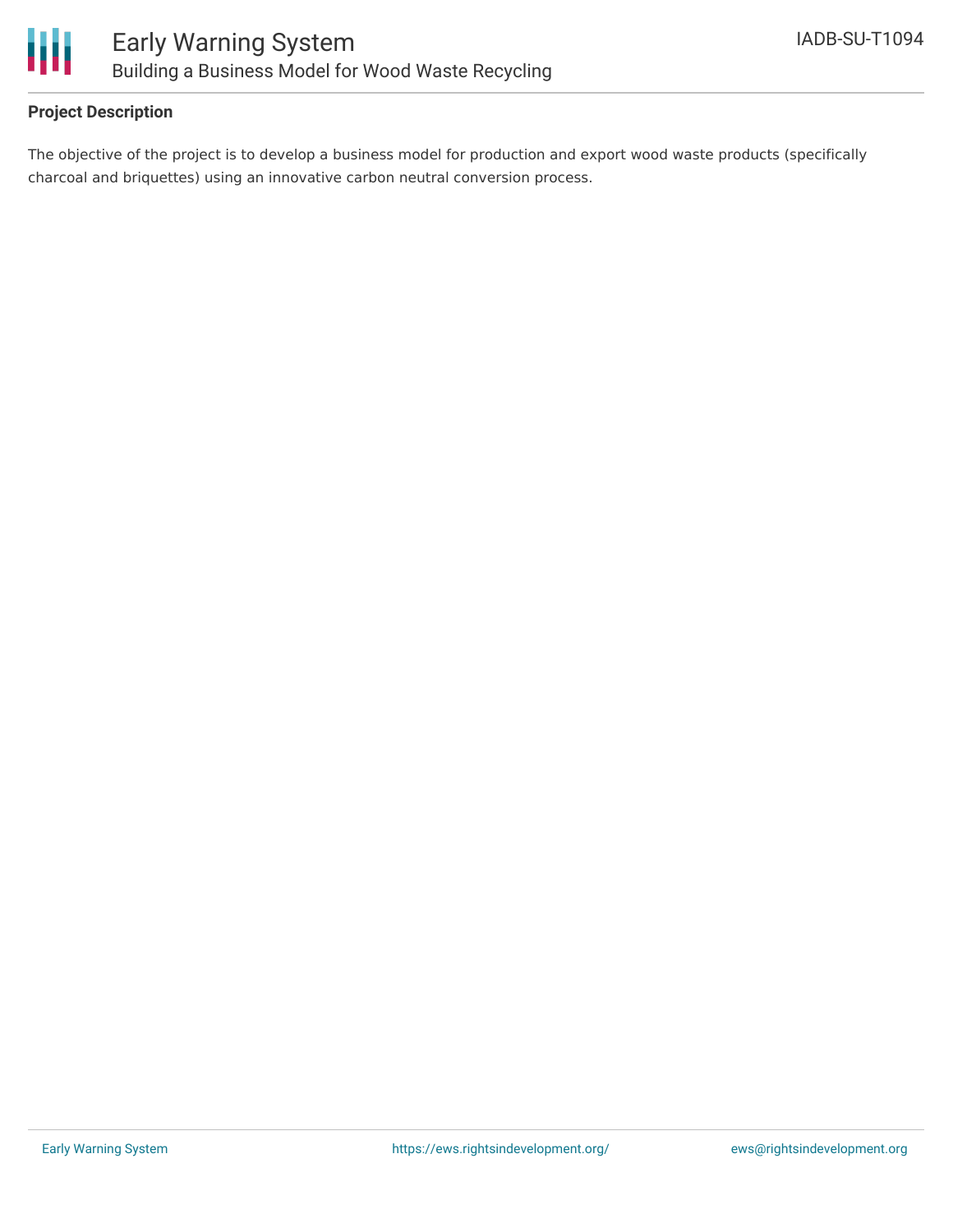

### **Investment Description**

• Inter-American Development Bank (IADB)